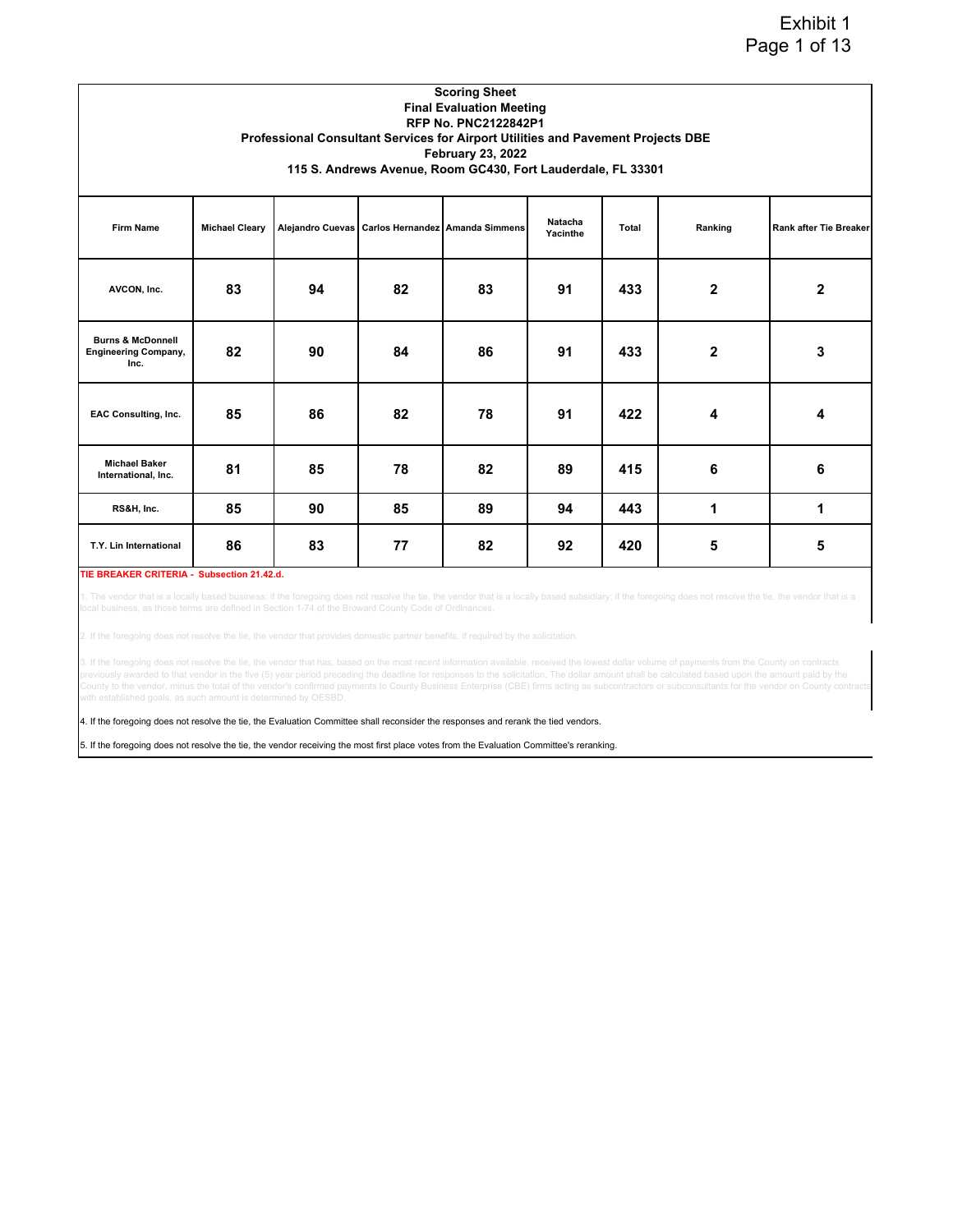| Exhibit 1    |  |
|--------------|--|
| Page 2 of 13 |  |

|                                                           | <b>Scoring Sheet</b><br><b>Final Evaluation Meeting</b><br><b>RFP No. PNC2122842P1</b><br>Professional Consultant Services for Airport Utilities and Pavement Projects DBE<br><b>February 23, 2022</b><br>115 S. Andrews Avenue, Room GC430, Fort Lauderdale, FL 33301 |                     |                     |                          |                     |       |              |  |  |
|-----------------------------------------------------------|------------------------------------------------------------------------------------------------------------------------------------------------------------------------------------------------------------------------------------------------------------------------|---------------------|---------------------|--------------------------|---------------------|-------|--------------|--|--|
| <b>Firm Name</b>                                          | <b>Michael</b><br>Cleary                                                                                                                                                                                                                                               | Alejandro<br>Cuevas | Carlos<br>Hernandez | Amanda<br><b>Simmens</b> | Natacha<br>Yacinthe | Total | Ranking      |  |  |
| AVCON, Inc.                                               | 83                                                                                                                                                                                                                                                                     | 94                  | 82                  | 83                       | 91                  | 433   | $\mathbf{2}$ |  |  |
| <b>Burns &amp; McDonnell</b><br>Engineering Company, Inc. | 82                                                                                                                                                                                                                                                                     | 90                  | 84                  | 86                       | 91                  | 433   | $\mathbf{2}$ |  |  |
| <b>EAC Consulting, Inc.</b>                               | 85                                                                                                                                                                                                                                                                     | 86                  | 82                  | 78                       | 91                  | 422   | 4            |  |  |
| <b>Michael Baker</b><br>International, Inc.               | 81                                                                                                                                                                                                                                                                     | 85                  | 78                  | 82                       | 89                  | 415   | 6            |  |  |
| RS&H, Inc.                                                | 85                                                                                                                                                                                                                                                                     | 90                  | 85                  | 89                       | 94                  | 443   | 1            |  |  |
| T.Y. Lin International                                    | 86                                                                                                                                                                                                                                                                     | 83                  | 77                  | 82                       | 92                  | 420   | 5            |  |  |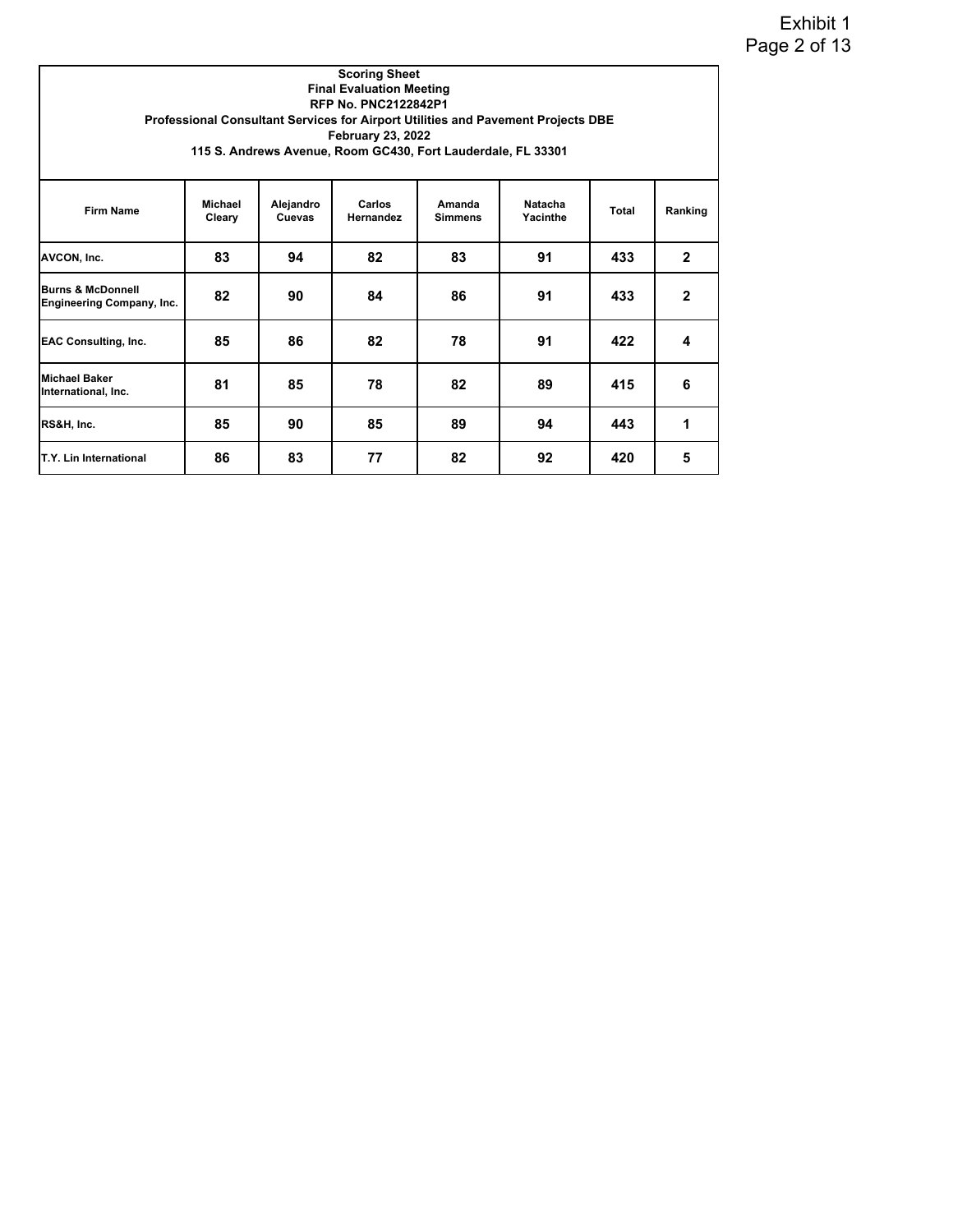| <b>Scoring Sheet</b><br><b>Final Evaluation Meeting</b><br><b>RFP No. PNC2122842P1</b><br>Professional Consultant Services for Airport Utilities and Pavement Projects DBE<br><b>February 23, 2022</b><br>115 S. Andrews Avenue, Room GC430, Fort Lauderdale, FL 33301 |              |                                            |   |                         |                                                      |  |  |  |  |
|------------------------------------------------------------------------------------------------------------------------------------------------------------------------------------------------------------------------------------------------------------------------|--------------|--------------------------------------------|---|-------------------------|------------------------------------------------------|--|--|--|--|
| <b>Michael Cleary</b>                                                                                                                                                                                                                                                  |              |                                            |   | <b>Natacha Yacinthe</b> | Re-rank for 2 and 3<br><b>ONLY</b>                   |  |  |  |  |
| 2                                                                                                                                                                                                                                                                      | 3            | 3                                          | 3 | 3                       | 14                                                   |  |  |  |  |
| 3                                                                                                                                                                                                                                                                      | $\mathbf{2}$ | 2                                          | 2 | 2                       | 11                                                   |  |  |  |  |
|                                                                                                                                                                                                                                                                        |              | TIE BREAKER CRITERIA - Subsection 21.42.d. |   |                         | Alejandro Cuevas   Carlos Hernandez   Amanda Simmens |  |  |  |  |

The vendor that is a locally based business; if the foregoing does not resolve the tie, the vendor that is a locally based subsidiary; if the foregoing does not re the tie, the vendor that is a local business, as those terms are defined in Section 1-74 of the Broward County Code of Ordinances.

3. If the foregoing does not resolve the tie, the vendor that has, based on the most recent information available, received the lowest dollar volume of payments from the County on contracts previously awarded to that vendor in the five (5) year period preceding the deadline for responses to the solicitation. The dollar amount shall be calculated based upon the amount paid by the County to the vendor, minus the total of the vendor's confirmed payments to County Business Enterprise (CBE) firms acting as subcontractors or subconsultants for the vendor on County contracts with established goals, as such amount is determined by

4. If the foregoing does not resolve the tie, the Evaluation Committee shall reconsider the responses and rerank the tied vendors.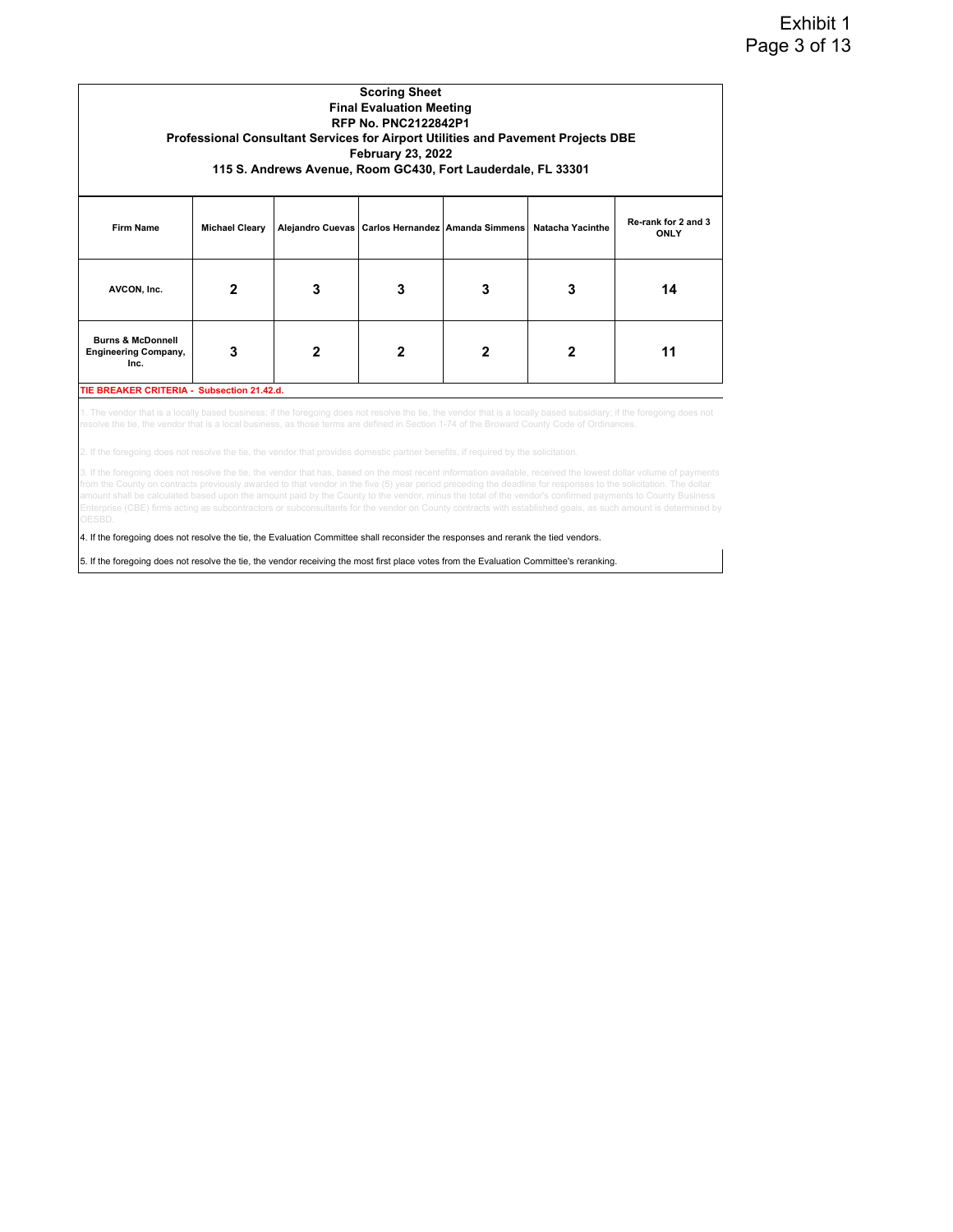# Exhibit 1 Page 4 of 13

|                                                                                                         | <b>Scoring Sheet</b><br><b>Final Evaluation Meeting</b><br>RFP No. PNC2122842P1<br>Professional Consultant Services for Airport Utilities and Pavement Projects DBE<br><b>February 23, 2022</b><br>115 S. Andrews Avenue, Room GC430, Fort Lauderdale, FL 33301 |                                                   |                                                              |                                                   |                                                   |                                                   |                                                   |  |  |
|---------------------------------------------------------------------------------------------------------|-----------------------------------------------------------------------------------------------------------------------------------------------------------------------------------------------------------------------------------------------------------------|---------------------------------------------------|--------------------------------------------------------------|---------------------------------------------------|---------------------------------------------------|---------------------------------------------------|---------------------------------------------------|--|--|
| <b>Evaluation Criteria</b>                                                                              | Maximum<br>Points                                                                                                                                                                                                                                               | AVCON, Inc.                                       | <b>Burns &amp; McDonnell</b><br>Engineering<br>Company, Inc. | <b>EAC Consulting,</b><br>Inc.                    | <b>Michael Baker</b><br>International, Inc.       | RS&H, Inc.                                        | T.Y. Lin International                            |  |  |
| <b>ABILITY OF PROFESSIONAL</b><br><b>PERSONNEL</b><br>(Total Maximum 35 Points)                         |                                                                                                                                                                                                                                                                 |                                                   |                                                              |                                                   |                                                   |                                                   |                                                   |  |  |
| See Evaluation Criteria - 1.a                                                                           | 10                                                                                                                                                                                                                                                              | 9                                                 | 9                                                            | 9                                                 | 9                                                 | 9                                                 | 9                                                 |  |  |
| See Evaluation Criteria - 1.b                                                                           | 15                                                                                                                                                                                                                                                              | 13                                                | 14                                                           | 14                                                | 13                                                | 14                                                | 14                                                |  |  |
| See Evaluation Criteria - 1.c                                                                           | 10                                                                                                                                                                                                                                                              | 10                                                | 8                                                            | 9                                                 | 8                                                 | 10                                                | 10                                                |  |  |
| <b>PROJECT APPROACH</b><br>(Total Maximum 20 Points)                                                    |                                                                                                                                                                                                                                                                 |                                                   |                                                              |                                                   |                                                   |                                                   |                                                   |  |  |
| See Evaluation Criteria - 2                                                                             | 20                                                                                                                                                                                                                                                              | 17                                                | 17                                                           | 18                                                | 17                                                | 18                                                | 18                                                |  |  |
| <b>PAST PERFORMANCE</b><br>(Total Maximum 35 Points)                                                    |                                                                                                                                                                                                                                                                 |                                                   |                                                              |                                                   |                                                   |                                                   |                                                   |  |  |
| See Evaluation Criteria - 3.a                                                                           | 15                                                                                                                                                                                                                                                              | 13                                                | 13                                                           | 14                                                | 13                                                | 13                                                | 14                                                |  |  |
| See Evaluation Criteria - 3.b                                                                           | 5                                                                                                                                                                                                                                                               | 4                                                 | 4                                                            | 4                                                 | 4                                                 | 4                                                 | 4                                                 |  |  |
| See Evaluation Criteria - 3.c                                                                           | 5                                                                                                                                                                                                                                                               | 4                                                 | 4                                                            | 4                                                 | 4                                                 | 4                                                 | 4                                                 |  |  |
| See Evaluation Criteria - 3.d                                                                           | 5                                                                                                                                                                                                                                                               | 4                                                 | 4                                                            | 4                                                 | 4                                                 | 4                                                 | 4                                                 |  |  |
| See Evaluation Criteria - 3.e                                                                           | 5                                                                                                                                                                                                                                                               | 4                                                 | 4                                                            | 4                                                 | 4                                                 | 4                                                 | 4                                                 |  |  |
| <b>WORKLOAD OF THE FIRM</b><br>(Total Maximum 3 Points)                                                 |                                                                                                                                                                                                                                                                 |                                                   |                                                              |                                                   |                                                   |                                                   |                                                   |  |  |
| See Evaluation Criteria - 4                                                                             | 3                                                                                                                                                                                                                                                               | 3                                                 | 3                                                            | 3                                                 | 3                                                 | 3                                                 | 3                                                 |  |  |
| <b>LOCATION</b><br>(Total Maximum 5 Points)                                                             |                                                                                                                                                                                                                                                                 | <b>POINTS</b><br><b>ENTERED BY PURCHASING</b>     | <b>POINTS</b><br><b>ENTERED BY PURCHASING</b>                | <b>POINTS</b><br><b>ENTERED BY PURCHASING</b>     | <b>POINTS</b><br><b>ENTERED BY PURCHASING</b>     | <b>POINTS</b><br><b>ENTERED BY PURCHASING</b>     | <b>POINTS</b><br><b>ENTERED BY PURCHASING</b>     |  |  |
| See Evaluation Criteria - 5                                                                             | 5                                                                                                                                                                                                                                                               | 0                                                 | 0                                                            | 0                                                 | 0                                                 | 0                                                 | 0                                                 |  |  |
| <b>WILLINGNESS TO MEET TIME</b><br><b>AND BUDGET</b><br><b>REQUIREMENTS</b><br>(Total Maximum 2 Points) |                                                                                                                                                                                                                                                                 | <b>POINTS</b><br><b>ENTERED BY PURCHASING</b>     | <b>POINTS</b><br><b>ENTERED BY PURCHASING</b>                | <b>POINTS</b><br><b>ENTERED BY PURCHASING</b>     | <b>POINTS</b><br><b>ENTERED BY PURCHASING</b>     | <b>POINTS</b><br><b>ENTERED BY PURCHASING</b>     | <b>POINTS</b><br><b>ENTERED BY PURCHASING</b>     |  |  |
| See Evaluation Criteria - 6                                                                             | 2                                                                                                                                                                                                                                                               | $\overline{\mathbf{2}}$                           | $\mathbf 2$                                                  | $\mathbf{2}$                                      | 2                                                 | $\mathbf{2}$                                      | 2                                                 |  |  |
|                                                                                                         |                                                                                                                                                                                                                                                                 | <b>TOTAL SCORE</b><br>CALCULATED<br>BY PURCHASING | <b>TOTAL SCORE</b><br>CALCULATED<br>BY PURCHASING            | <b>TOTAL SCORE</b><br>CALCULATED<br>BY PURCHASING | <b>TOTAL SCORE</b><br>CALCULATED<br>BY PURCHASING | <b>TOTAL SCORE</b><br>CALCULATED<br>BY PURCHASING | <b>TOTAL SCORE</b><br>CALCULATED<br>BY PURCHASING |  |  |
| TOTAL SCORE CALCULATED<br><b>BY PURCHASING</b>                                                          | <b>Max 100</b><br>Points                                                                                                                                                                                                                                        | 83                                                | 82                                                           | 85                                                | 81                                                | 85                                                | 86                                                |  |  |
| <b>Michael Cleary</b>                                                                                   | 2/23/2022                                                                                                                                                                                                                                                       |                                                   |                                                              |                                                   |                                                   |                                                   |                                                   |  |  |
| Name                                                                                                    | Date                                                                                                                                                                                                                                                            |                                                   |                                                              |                                                   |                                                   |                                                   |                                                   |  |  |
| STAFF ELECTRONIC SCORE SHEET FOR CALCULATING                                                            |                                                                                                                                                                                                                                                                 |                                                   |                                                              |                                                   |                                                   |                                                   |                                                   |  |  |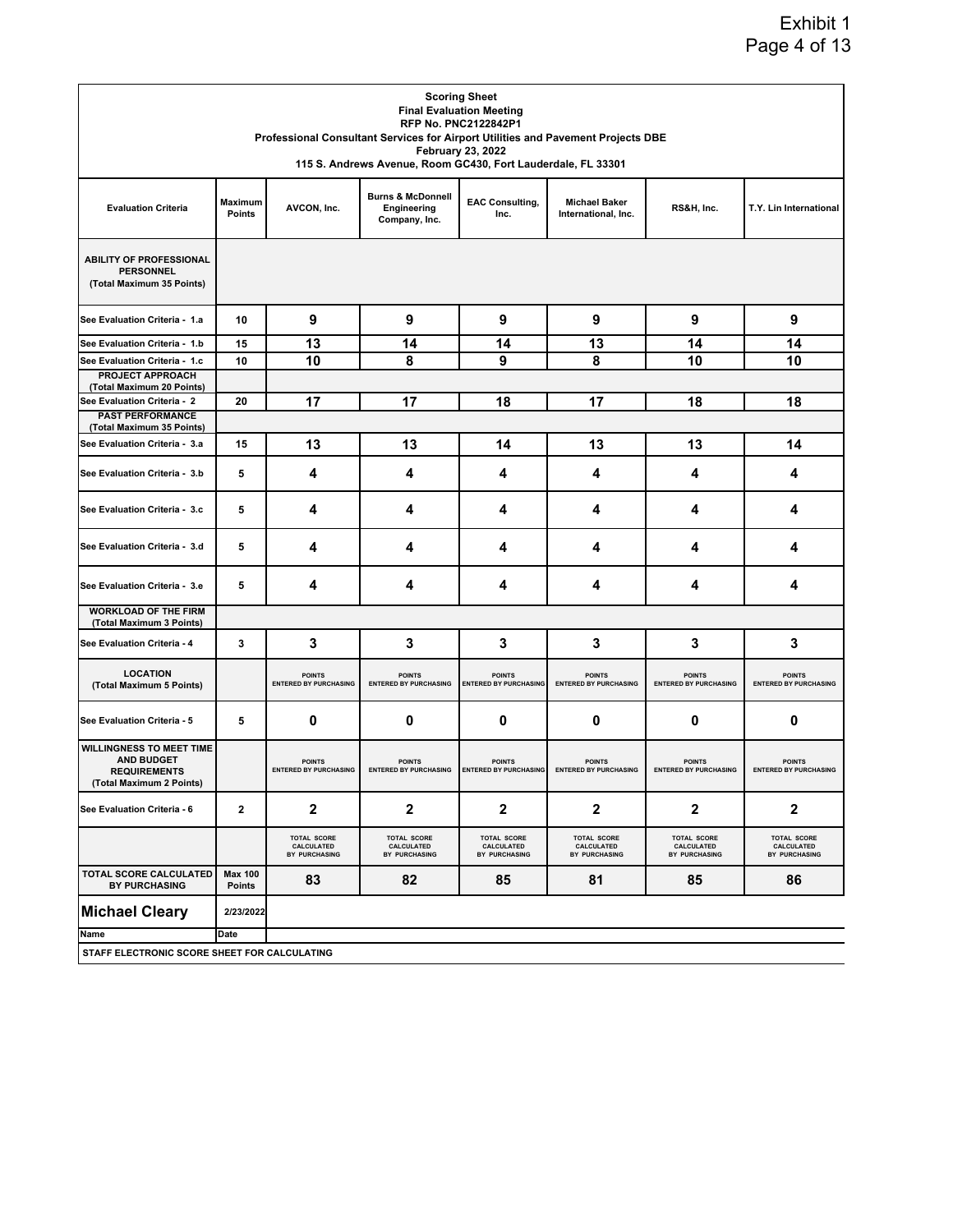|                                                                                        |                                 |                                                   | <b>Scoring Sheet</b><br><b>Final Evaluation Meeting</b>                                  |                                                   |                                                          |                                                   |                                                   |
|----------------------------------------------------------------------------------------|---------------------------------|---------------------------------------------------|------------------------------------------------------------------------------------------|---------------------------------------------------|----------------------------------------------------------|---------------------------------------------------|---------------------------------------------------|
|                                                                                        |                                 |                                                   | <b>RFP No. PNC2122842P1</b>                                                              |                                                   |                                                          |                                                   |                                                   |
|                                                                                        |                                 |                                                   | Professional Consultant Services for Airport Utilities and Pavement Projects DBE         |                                                   |                                                          |                                                   |                                                   |
|                                                                                        |                                 |                                                   | <b>February 23, 2022</b><br>115 S. Andrews Avenue, Room GC430, Fort Lauderdale, FL 33301 |                                                   |                                                          |                                                   |                                                   |
|                                                                                        |                                 |                                                   |                                                                                          |                                                   |                                                          |                                                   |                                                   |
| <b>Evaluation Criteria</b>                                                             | <b>Maximum</b><br><b>Points</b> | AVCON, Inc.                                       | <b>Burns &amp; McDonnell</b><br>Engineering<br>Company, Inc.                             | <b>EAC Consulting,</b><br>Inc.                    | <b>Michael Baker</b><br>International, Inc.              | RS&H, Inc.                                        | T.Y. Lin International                            |
| <b>ABILITY OF PROFESSIONAL PERSONNEL</b><br>(Total Maximum 35 Points)                  |                                 |                                                   |                                                                                          |                                                   |                                                          |                                                   |                                                   |
| See Evaluation Criteria - 1.a                                                          | 10                              | 10                                                | 10                                                                                       | 10                                                | 9                                                        | 10                                                | 10                                                |
| See Evaluation Criteria - 1.b                                                          | 15                              | 15                                                | 14                                                                                       | 15                                                | 14                                                       | 15                                                | 13                                                |
| See Evaluation Criteria - 1.c                                                          | 10                              | 10                                                | 8                                                                                        | 9                                                 | 8                                                        | 10                                                | 9                                                 |
| PROJECT APPROACH<br>(Total Maximum 20 Points)                                          |                                 |                                                   |                                                                                          |                                                   |                                                          |                                                   |                                                   |
| See Evaluation Criteria - 2                                                            | 20                              | 20                                                | 19                                                                                       | 19                                                | 18                                                       | 20                                                | 19                                                |
| <b>PAST PERFORMANCE</b><br>(Total Maximum 35 Points)                                   |                                 |                                                   |                                                                                          |                                                   |                                                          |                                                   |                                                   |
| See Evaluation Criteria - 3.a                                                          | 15                              | 15                                                | 15                                                                                       | 11                                                | 14                                                       | 14                                                | 10                                                |
| See Evaluation Criteria - 3.b                                                          | 5                               | 4                                                 | 5                                                                                        | 3                                                 | 5                                                        | 4                                                 | 5                                                 |
| See Evaluation Criteria - 3.c                                                          | 5                               | 5                                                 | 4                                                                                        | 5                                                 | 5                                                        | 4                                                 | 3                                                 |
| See Evaluation Criteria - 3.d                                                          | 5                               | 5                                                 | 5                                                                                        | 4                                                 | 5                                                        | 4                                                 | 5                                                 |
| See Evaluation Criteria - 3.e                                                          | 5                               | 5                                                 | 5                                                                                        | 5                                                 | 3                                                        | 4                                                 | 5                                                 |
| <b>WORKLOAD OF THE FIRM</b><br>(Total Maximum 3 Points)                                |                                 |                                                   |                                                                                          |                                                   |                                                          |                                                   |                                                   |
| See Evaluation Criteria - 4                                                            | 3                               | 3                                                 | 3                                                                                        | 3                                                 | $\mathbf{2}$                                             | 3                                                 | 2                                                 |
| <b>LOCATION</b><br>(Total Maximum 5 Points)                                            |                                 | <b>POINTS</b><br><b>ENTERED BY PURCHASING</b>     | <b>POINTS</b><br><b>ENTERED BY PURCHASING</b>                                            | <b>POINTS</b><br><b>ENTERED BY PURCHASING</b>     | <b>POINTS</b><br><b>ENTERED BY PURCHASING</b>            | <b>POINTS</b><br><b>ENTERED BY PURCHASING</b>     | <b>POINTS</b><br><b>ENTERED BY PURCHASING</b>     |
| See Evaluation Criteria - 5                                                            | 5                               | 0                                                 | 0                                                                                        | 0                                                 | 0                                                        | 0                                                 | 0                                                 |
| WILLINGNESS TO MEET TIME AND BUDGET<br><b>REQUIREMENTS</b><br>(Total Maximum 2 Points) |                                 | <b>POINTS</b><br><b>ENTERED BY PURCHASING</b>     | <b>POINTS</b><br><b>ENTERED BY PURCHASING</b>                                            | <b>POINTS</b><br><b>ENTERED BY PURCHASING</b>     | <b>POINTS</b><br><b>ENTERED BY PURCHASING</b>            | <b>POINTS</b><br><b>ENTERED BY PURCHASING</b>     | <b>POINTS</b><br><b>ENTERED BY PURCHASING</b>     |
| See Evaluation Criteria - 6                                                            | 2                               | $\mathbf{2}$                                      | $\overline{2}$                                                                           | $\mathbf{2}$                                      | 2                                                        | 2                                                 | 2                                                 |
|                                                                                        |                                 | <b>TOTAL SCORE</b><br>CALCULATED<br>BY PURCHASING | <b>TOTAL SCORE</b><br>CALCULATED<br>BY PURCHASING                                        | <b>TOTAL SCORE</b><br>CALCULATED<br>BY PURCHASING | <b>TOTAL SCORE</b><br><b>CALCULATED</b><br>BY PURCHASING | <b>TOTAL SCORE</b><br>CALCULATED<br>BY PURCHASING | <b>TOTAL SCORE</b><br>CALCULATED<br>BY PURCHASING |
| TOTAL SCORE CALCULATED BY PURCHASING                                                   | <b>Max 100</b><br><b>Points</b> | 94                                                | 90                                                                                       | 86                                                | 85                                                       | 90                                                | 83                                                |
| <b>Alejandro Cuevas</b>                                                                | 2/23/2022                       |                                                   |                                                                                          |                                                   |                                                          |                                                   |                                                   |
| Name                                                                                   | Date                            |                                                   |                                                                                          |                                                   |                                                          |                                                   |                                                   |
| STAFF ELECTRONIC SCORE SHEET FOR CALCULATING                                           |                                 |                                                   |                                                                                          |                                                   |                                                          |                                                   |                                                   |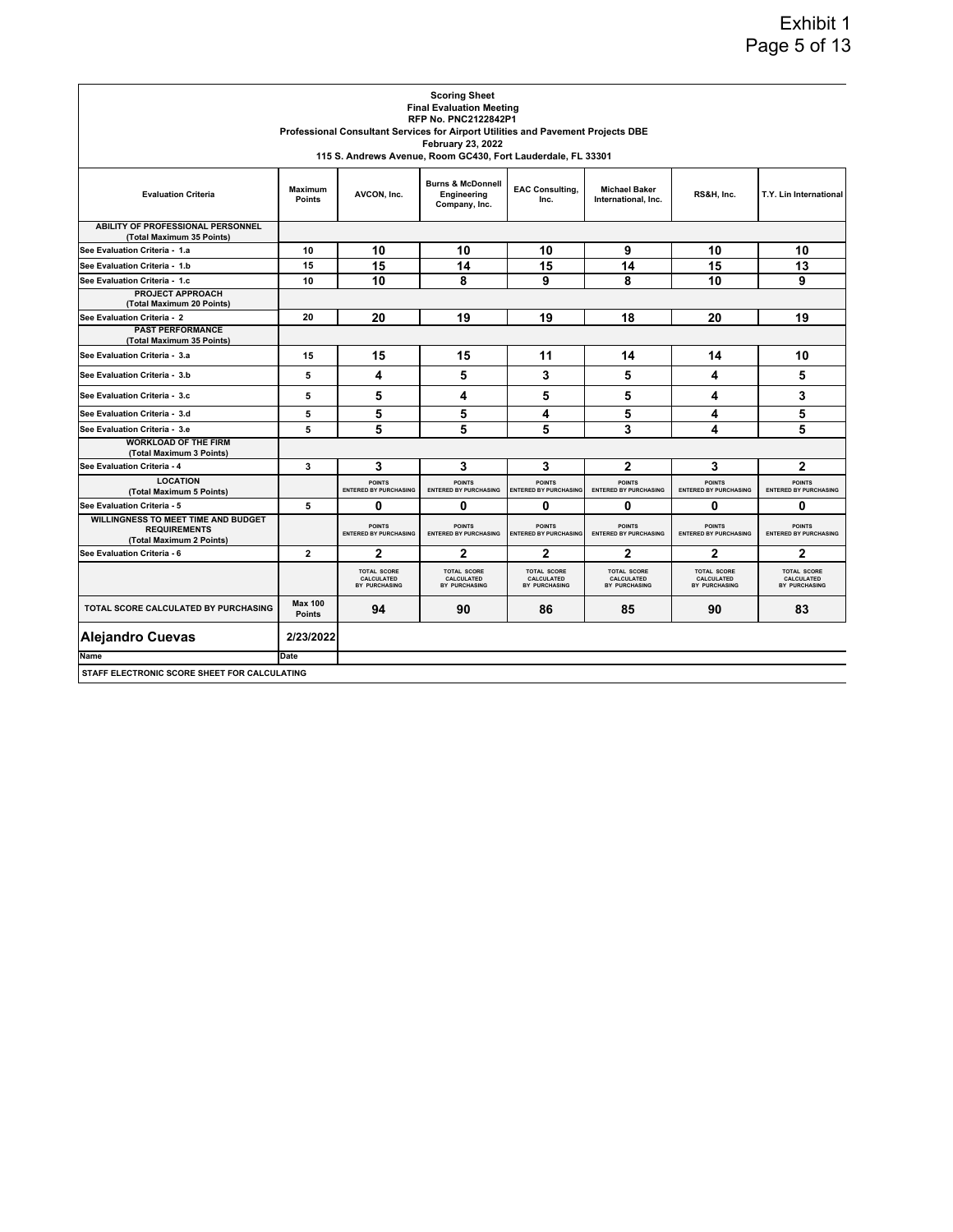|                                                                                        |                          |                                                   | <b>Scoring Sheet</b><br><b>Final Evaluation Meeting</b>                                                                                     |                                                   |                                                   |                                                   |                                                   |
|----------------------------------------------------------------------------------------|--------------------------|---------------------------------------------------|---------------------------------------------------------------------------------------------------------------------------------------------|---------------------------------------------------|---------------------------------------------------|---------------------------------------------------|---------------------------------------------------|
|                                                                                        |                          |                                                   | <b>RFP No. PNC2122842P1</b><br>Professional Consultant Services for Airport Utilities and Pavement Projects DBE<br><b>February 23, 2022</b> |                                                   |                                                   |                                                   |                                                   |
|                                                                                        |                          |                                                   | 115 S. Andrews Avenue, Room GC430, Fort Lauderdale, FL 33301                                                                                |                                                   |                                                   |                                                   |                                                   |
| <b>Evaluation Criteria</b>                                                             | Maximum<br><b>Points</b> | AVCON, Inc.                                       | <b>Burns &amp; McDonnell</b><br>Engineering<br>Company, Inc.                                                                                | <b>EAC Consulting,</b><br>Inc.                    | <b>Michael Baker</b><br>International, Inc.       | RS&H, Inc.                                        | T.Y. Lin International                            |
| ABILITY OF PROFESSIONAL PERSONNEL<br>(Total Maximum 35 Points)                         |                          |                                                   |                                                                                                                                             |                                                   |                                                   |                                                   |                                                   |
| See Evaluation Criteria - 1.a                                                          | 10                       | 8                                                 | 9                                                                                                                                           | 10                                                | 9                                                 | 10                                                | 8                                                 |
| See Evaluation Criteria - 1.b                                                          | 15                       | 11                                                | 12                                                                                                                                          | 12                                                | 10                                                | 13                                                | 11                                                |
| See Evaluation Criteria - 1.c                                                          | 10                       | 8                                                 | 8                                                                                                                                           | 8                                                 | 9                                                 | 7                                                 | 9                                                 |
| PROJECT APPROACH<br>(Total Maximum 20 Points)                                          |                          |                                                   |                                                                                                                                             |                                                   |                                                   |                                                   |                                                   |
| See Evaluation Criteria - 2                                                            | 20                       | 16                                                | 16                                                                                                                                          | 17                                                | 14                                                | 18                                                | 13                                                |
| <b>PAST PERFORMANCE</b><br>(Total Maximum 35 Points)                                   |                          |                                                   |                                                                                                                                             |                                                   |                                                   |                                                   |                                                   |
| See Evaluation Criteria - 3.a                                                          | 15                       | 15                                                | 14                                                                                                                                          | 12                                                | 14                                                | 15                                                | 12                                                |
| See Evaluation Criteria - 3.b                                                          | 5                        | 5                                                 | 5                                                                                                                                           | 5                                                 | 5                                                 | 4                                                 | 5                                                 |
| See Evaluation Criteria - 3.c                                                          | 5                        | 5                                                 | 5                                                                                                                                           | 5                                                 | 5                                                 | 5                                                 | 5                                                 |
| See Evaluation Criteria - 3.d                                                          | 5                        | 5                                                 | 5                                                                                                                                           | 3                                                 | 3                                                 | 4                                                 | 5                                                 |
| See Evaluation Criteria - 3.e                                                          | 5                        | 4                                                 | 5                                                                                                                                           | 5                                                 | 5                                                 | 4                                                 | 5                                                 |
| <b>WORKLOAD OF THE FIRM</b><br>(Total Maximum 3 Points)                                |                          |                                                   |                                                                                                                                             |                                                   |                                                   |                                                   |                                                   |
| See Evaluation Criteria - 4                                                            | 3                        | 3                                                 | 3                                                                                                                                           | 3                                                 | 2                                                 | 3                                                 | $\mathbf{2}$                                      |
| <b>LOCATION</b><br>(Total Maximum 5 Points)                                            |                          | <b>POINTS</b><br><b>ENTERED BY PURCHASING</b>     | <b>POINTS</b><br><b>ENTERED BY PURCHASING</b>                                                                                               | <b>POINTS</b><br><b>ENTERED BY PURCHASING</b>     | <b>POINTS</b><br><b>ENTERED BY PURCHASING</b>     | <b>POINTS</b><br><b>ENTERED BY PURCHASING</b>     | <b>POINTS</b><br><b>ENTERED BY PURCHASING</b>     |
| See Evaluation Criteria - 5                                                            | 5                        | 0                                                 | 0                                                                                                                                           | 0                                                 | 0                                                 | 0                                                 | 0                                                 |
| WILLINGNESS TO MEET TIME AND BUDGET<br><b>REQUIREMENTS</b><br>(Total Maximum 2 Points) |                          | <b>POINTS</b><br><b>ENTERED BY PURCHASING</b>     | <b>POINTS</b><br><b>ENTERED BY PURCHASING</b>                                                                                               | <b>POINTS</b><br><b>ENTERED BY PURCHASING</b>     | <b>POINTS</b><br><b>ENTERED BY PURCHASING</b>     | <b>POINTS</b><br><b>ENTERED BY PURCHASING</b>     | <b>POINTS</b><br><b>ENTERED BY PURCHASING</b>     |
| See Evaluation Criteria - 6                                                            | $\overline{2}$           | $\mathbf{2}$                                      | 2                                                                                                                                           | $\mathbf{2}$                                      | 2                                                 | 2                                                 | $\mathbf{2}$                                      |
|                                                                                        |                          | <b>TOTAL SCORE</b><br>CALCULATED<br>BY PURCHASING | <b>TOTAL SCORE</b><br>CALCULATED<br>BY PURCHASING                                                                                           | <b>TOTAL SCORE</b><br>CALCULATED<br>BY PURCHASING | <b>TOTAL SCORE</b><br>CALCULATED<br>BY PURCHASING | <b>TOTAL SCORE</b><br>CALCULATED<br>BY PURCHASING | <b>TOTAL SCORE</b><br>CALCULATED<br>BY PURCHASING |
| TOTAL SCORE CALCULATED BY PURCHASING                                                   | <b>Max 100</b><br>Points | 82                                                | 84                                                                                                                                          | 82                                                | 78                                                | 85                                                | 77                                                |
| <b>Carlos Hernandez</b>                                                                | 2/23/2022                |                                                   |                                                                                                                                             |                                                   |                                                   |                                                   |                                                   |
| Name                                                                                   | Date                     |                                                   |                                                                                                                                             |                                                   |                                                   |                                                   |                                                   |
| STAFF ELECTRONIC SCORE SHEET FOR CALCULATING                                           |                          |                                                   |                                                                                                                                             |                                                   |                                                   |                                                   |                                                   |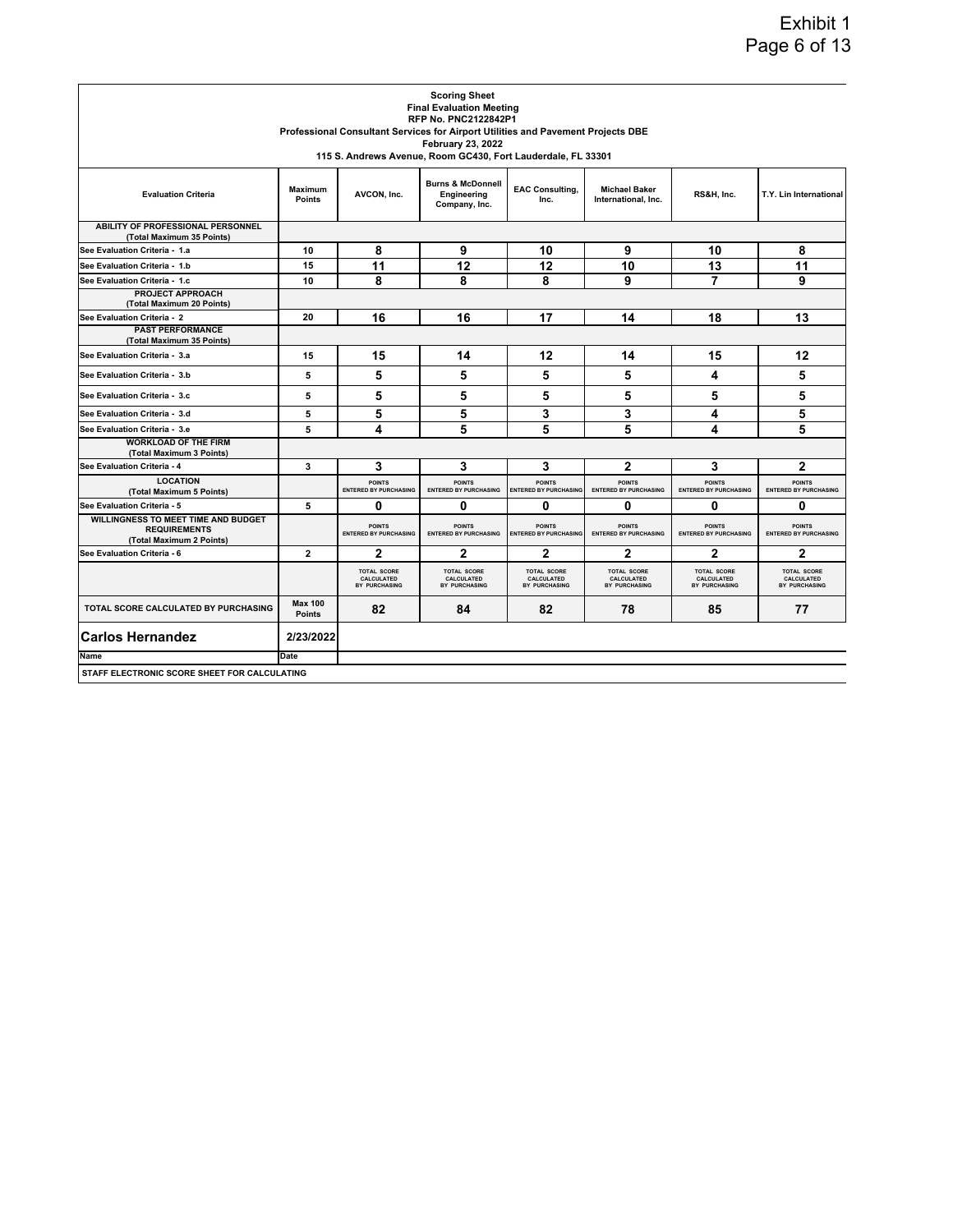|                                                                                               |                                 |                                                   | <b>Scoring Sheet</b><br><b>Final Evaluation Meeting</b>                          |                                                   |                                                   |                                                   |                                                   |
|-----------------------------------------------------------------------------------------------|---------------------------------|---------------------------------------------------|----------------------------------------------------------------------------------|---------------------------------------------------|---------------------------------------------------|---------------------------------------------------|---------------------------------------------------|
|                                                                                               |                                 |                                                   | <b>RFP No. PNC2122842P1</b>                                                      |                                                   |                                                   |                                                   |                                                   |
|                                                                                               |                                 |                                                   | Professional Consultant Services for Airport Utilities and Pavement Projects DBE |                                                   |                                                   |                                                   |                                                   |
|                                                                                               |                                 |                                                   | <b>February 23, 2022</b>                                                         |                                                   |                                                   |                                                   |                                                   |
|                                                                                               |                                 |                                                   | 115 S. Andrews Avenue, Room GC430, Fort Lauderdale, FL 33301                     |                                                   |                                                   |                                                   |                                                   |
| <b>Evaluation Criteria</b>                                                                    | <b>Maximum</b><br><b>Points</b> | AVCON, Inc.                                       | <b>Burns &amp; McDonnell</b><br>Engineering<br>Company, Inc.                     | <b>EAC Consulting,</b><br>Inc.                    | <b>Michael Baker</b><br>International, Inc.       | RS&H, Inc.                                        | T.Y. Lin International                            |
| <b>ABILITY OF PROFESSIONAL PERSONNEL</b><br>(Total Maximum 35 Points)                         |                                 |                                                   |                                                                                  |                                                   |                                                   |                                                   |                                                   |
| See Evaluation Criteria - 1.a                                                                 | 10                              | 10                                                | 8                                                                                | 6                                                 | 8                                                 | 10                                                | 8                                                 |
| See Evaluation Criteria - 1.b                                                                 | 15                              | 14                                                | 14                                                                               | 12                                                | 14                                                | 14                                                | 14                                                |
| See Evaluation Criteria - 1.c                                                                 | 10                              | 10                                                | 10                                                                               | 9                                                 | 8                                                 | 10                                                | 9                                                 |
| <b>PROJECT APPROACH</b><br>(Total Maximum 20 Points)                                          |                                 |                                                   |                                                                                  |                                                   |                                                   |                                                   |                                                   |
| See Evaluation Criteria - 2                                                                   | 20                              | 18                                                | 18                                                                               | 17                                                | 17                                                | 19                                                | 16                                                |
| <b>PAST PERFORMANCE</b><br>(Total Maximum 35 Points)                                          |                                 |                                                   |                                                                                  |                                                   |                                                   |                                                   |                                                   |
| See Evaluation Criteria - 3.a                                                                 | 15                              | 13                                                | 14                                                                               | 11                                                | 15                                                | 14                                                | 14                                                |
| See Evaluation Criteria - 3.b                                                                 | 5                               | 2                                                 | 5                                                                                | 4                                                 | 5                                                 | 4                                                 | 3                                                 |
| See Evaluation Criteria - 3.c                                                                 | 5                               | 3                                                 | 2                                                                                | 5                                                 | 3                                                 | 5                                                 | 4                                                 |
| See Evaluation Criteria - 3.d                                                                 | 5                               | 4                                                 | 5                                                                                | 4                                                 | 4                                                 | 4                                                 | 4                                                 |
| See Evaluation Criteria - 3.e                                                                 | 5                               | 4                                                 | 5                                                                                | 5                                                 | 3                                                 | 4                                                 | 5                                                 |
| <b>WORKLOAD OF THE FIRM</b><br>(Total Maximum 3 Points)                                       |                                 |                                                   |                                                                                  |                                                   |                                                   |                                                   |                                                   |
| See Evaluation Criteria - 4                                                                   | 3                               | 3                                                 | 3                                                                                | 3                                                 | 3                                                 | 3                                                 | 3                                                 |
| <b>LOCATION</b><br>(Total Maximum 5 Points)                                                   |                                 | <b>POINTS</b><br><b>ENTERED BY PURCHASING</b>     | <b>POINTS</b><br><b>ENTERED BY PURCHASING</b>                                    | <b>POINTS</b><br><b>ENTERED BY PURCHASING</b>     | <b>POINTS</b><br><b>ENTERED BY PURCHASING</b>     | <b>POINTS</b><br><b>ENTERED BY PURCHASING</b>     | <b>POINTS</b><br><b>ENTERED BY PURCHASING</b>     |
| See Evaluation Criteria - 5                                                                   | 5                               | 0                                                 | $\mathbf{0}$                                                                     | 0                                                 | 0                                                 | 0                                                 | 0                                                 |
| <b>WILLINGNESS TO MEET TIME AND BUDGET</b><br><b>REQUIREMENTS</b><br>(Total Maximum 2 Points) |                                 | <b>POINTS</b><br><b>ENTERED BY PURCHASING</b>     | <b>POINTS</b><br><b>ENTERED BY PURCHASING</b>                                    | <b>POINTS</b><br><b>ENTERED BY PURCHASING</b>     | <b>POINTS</b><br><b>ENTERED BY PURCHASING</b>     | <b>POINTS</b><br><b>ENTERED BY PURCHASING</b>     | <b>POINTS</b><br><b>ENTERED BY PURCHASING</b>     |
| See Evaluation Criteria - 6                                                                   | $\overline{2}$                  | $\overline{2}$                                    | $\mathbf{2}$                                                                     | $\mathbf{2}$                                      | $\mathbf{2}$                                      | $\mathbf{2}$                                      | $\overline{2}$                                    |
|                                                                                               |                                 | <b>TOTAL SCORE</b><br>CALCULATED<br>BY PURCHASING | <b>TOTAL SCORE</b><br>CALCULATED<br>BY PURCHASING                                | <b>TOTAL SCORE</b><br>CALCULATED<br>BY PURCHASING | <b>TOTAL SCORE</b><br>CALCULATED<br>BY PURCHASING | <b>TOTAL SCORE</b><br>CALCULATED<br>BY PURCHASING | <b>TOTAL SCORE</b><br>CALCULATED<br>BY PURCHASING |
| TOTAL SCORE CALCULATED BY PURCHASING                                                          | <b>Max 100</b><br><b>Points</b> | 83                                                | 86                                                                               | 78                                                | 82                                                | 89                                                | 82                                                |
| <b>Amanda Simmens</b>                                                                         | 2/23/2022                       |                                                   |                                                                                  |                                                   |                                                   |                                                   |                                                   |
| Name                                                                                          | Date                            |                                                   |                                                                                  |                                                   |                                                   |                                                   |                                                   |
| STAFF ELECTRONIC SCORE SHEET FOR CALCULATING                                                  |                                 |                                                   |                                                                                  |                                                   |                                                   |                                                   |                                                   |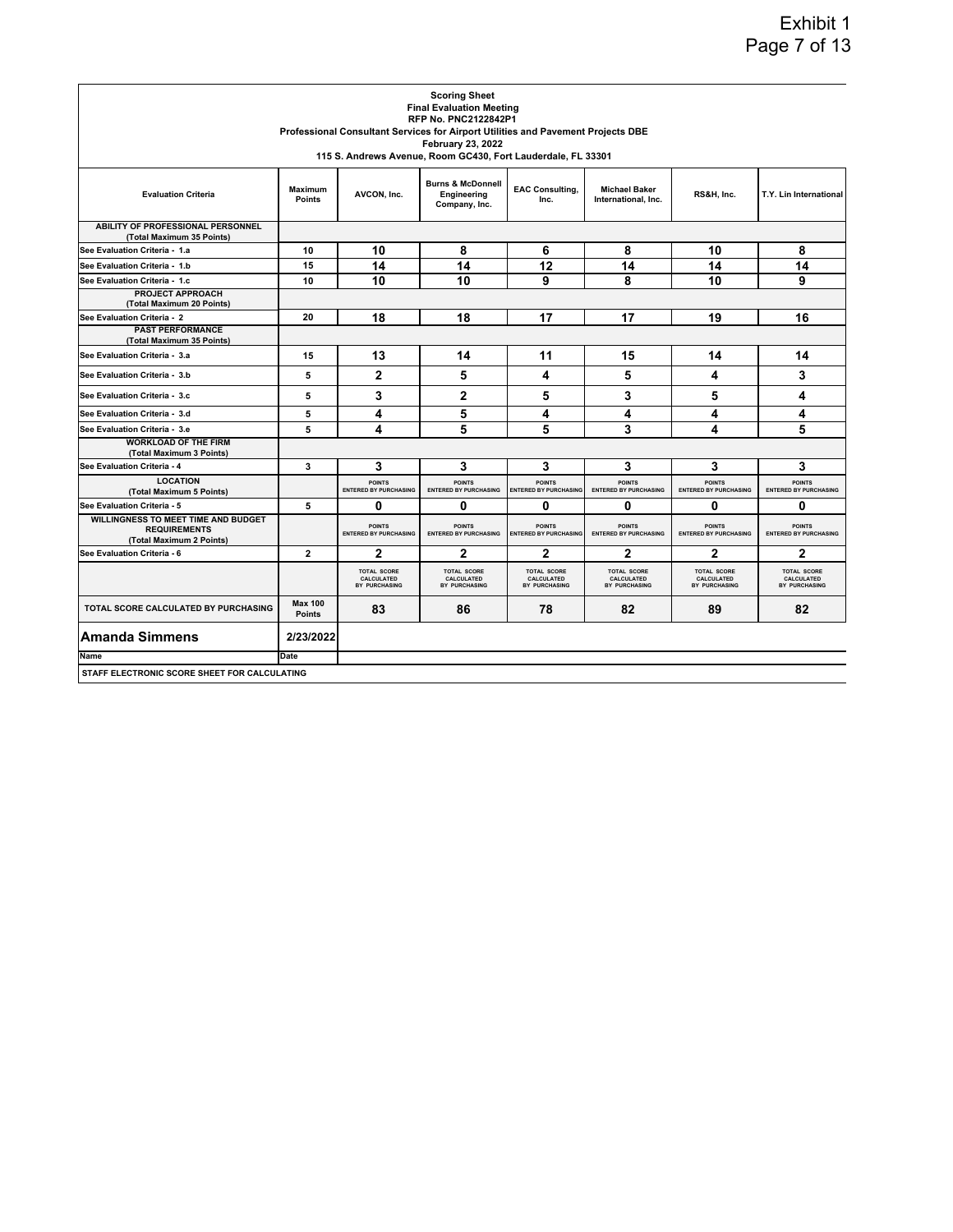| $\mathbf{v}$                                                                           |                   |                                            | <b>Scoring Sheet</b><br><b>Final Evaluation Meeting</b><br>RFP No. PNC2122842P1<br>Professional Consultant Services for Airport Utilities and Pavement Projects DBE<br>February 23, 2022<br>115 S. Andrews Avenue, Room GC430, Fort Lauderdale, FL 33301 |                                                   |                                                   |                                            |                                            |
|----------------------------------------------------------------------------------------|-------------------|--------------------------------------------|----------------------------------------------------------------------------------------------------------------------------------------------------------------------------------------------------------------------------------------------------------|---------------------------------------------------|---------------------------------------------------|--------------------------------------------|--------------------------------------------|
| <b>Evaluation Criteria</b>                                                             | Maximum<br>Points | AVCON, Inc.                                | <b>Burns &amp; McDonnell</b><br>Engineering<br>Company, Inc.                                                                                                                                                                                             | <b>EAC Consulting,</b><br>Inc.                    | <b>Michael Baker</b><br>International, Inc.       | RS&H, Inc.                                 | T.Y. Lin International                     |
| ABILITY OF PROFESSIONAL PERSONNEL<br>(Total Maximum 35 Points)                         |                   | ضام                                        |                                                                                                                                                                                                                                                          |                                                   |                                                   |                                            |                                            |
| See Evaluation Criteria - 1.a                                                          | 10                | i2                                         |                                                                                                                                                                                                                                                          |                                                   | U                                                 | Г.                                         |                                            |
| See Evaluation Criteria - 1.b                                                          | 15                |                                            |                                                                                                                                                                                                                                                          |                                                   | n                                                 |                                            |                                            |
| See Evaluation Criteria - 1.c                                                          | 10                |                                            |                                                                                                                                                                                                                                                          |                                                   |                                                   |                                            |                                            |
| PROJECT APPROACH<br>(Total Maximum 20 Points)                                          |                   |                                            |                                                                                                                                                                                                                                                          |                                                   |                                                   |                                            |                                            |
| See Evaluation Criteria - 2                                                            | 20                | Ω                                          | 20                                                                                                                                                                                                                                                       | 20                                                |                                                   |                                            | $\overline{2}\cap$                         |
| <b>PAST PERFORMANCE</b><br>(Total Maximum 35 Points)                                   |                   |                                            |                                                                                                                                                                                                                                                          |                                                   |                                                   |                                            |                                            |
| See Evaluation Criteria - 3.a                                                          | 15                |                                            | 3                                                                                                                                                                                                                                                        | 4                                                 | 5                                                 |                                            |                                            |
| See Evaluation Criteria - 3.b                                                          | 5                 |                                            | 5                                                                                                                                                                                                                                                        | $\mathbf{c}$                                      |                                                   |                                            |                                            |
| See Evaluation Criteria - 3.c                                                          | 5                 |                                            | త                                                                                                                                                                                                                                                        | 5                                                 | 5                                                 |                                            |                                            |
| See Evaluation Criteria - 3.d                                                          | 5                 |                                            |                                                                                                                                                                                                                                                          | తె                                                | с,                                                | $\overline{\mathcal{L}}$                   | T.                                         |
| See Evaluation Criteria - 3.e                                                          | 5                 |                                            |                                                                                                                                                                                                                                                          |                                                   |                                                   |                                            |                                            |
| <b>WORKLOAD OF THE FIRM</b><br>(Total Maximum 3 Points)                                |                   |                                            |                                                                                                                                                                                                                                                          |                                                   |                                                   |                                            |                                            |
| See Evaluation Criteria - 4                                                            | 3                 |                                            |                                                                                                                                                                                                                                                          | つ                                                 |                                                   | 2                                          |                                            |
| <b>LOCATION</b><br>(Total Maximum 5 Points)                                            |                   | POINTS<br>ENTERED BY PURCHASING            | POINTS<br><b>ENTERED BY PURCHASING</b>                                                                                                                                                                                                                   | <b>POINTS</b><br><b>ENTERED BY PURCHASING</b>     | <b>POINTS</b><br>ENTERED BY PURCHASING            | POINTS<br>ENTERED BY PURCHASING            | POINTS<br><b>ENTERED BY PURCHASING</b>     |
| See Evaluation Criteria - 5                                                            | 5                 | 0                                          | 0                                                                                                                                                                                                                                                        | 0                                                 | 0                                                 | 0                                          | 0                                          |
| WILLINGNESS TO MEET TIME AND BUDGET<br><b>REQUIREMENTS</b><br>(Total Maximum 2 Points) |                   | POINTS<br><b>ENTERED BY PURCHASING</b>     | <b>POINTS</b><br><b>ENTERED BY PURCHASING</b>                                                                                                                                                                                                            | <b>POINTS</b><br>ENTERED BY PURCHASING            | <b>POINTS</b><br>ENTERED BY PURCHASING            | POINTS<br><b>ENTERED BY PURCHASING</b>     | POINTS<br><b>ENTERED BY PURCHASING</b>     |
| See Evaluation Criteria - 6                                                            | $\mathbf{2}$      | $\overline{2}$                             | $\mathbf{2}$                                                                                                                                                                                                                                             | $\mathbf{2}$                                      | $\mathbf{2}$                                      | $\mathbf{z}$                               | 2                                          |
|                                                                                        |                   | TOTAL SCORE<br>CALCULATED<br>BY PURCHASING | TOTAL SCORE<br>CALCULATED<br>BY PURCHASING                                                                                                                                                                                                               | <b>TOTAL SCORE</b><br>CALCULATED<br>BY PURCHASING | <b>TOTAL SCORE</b><br>CALCULATED<br>BY PURCHASING | TOTAL SCORE<br>CALCULATED<br>BY PURCHASING | TOTAL SCORE<br>CALCULATED<br>BY PURCHASING |
| TOTAL SCORE CALCULATED BY PURCHASING                                                   | Max 100<br>Points | 2                                          | $\mathbf{2}$                                                                                                                                                                                                                                             | $\mathbf{2}$                                      | $\mathbf 2$                                       | 2                                          | 2                                          |
| Natacha Yacinthe                                                                       | 2/23/2022         |                                            |                                                                                                                                                                                                                                                          |                                                   |                                                   |                                            |                                            |
| Name<br>STAFF ELECTRONIC SCORESHEET FOR CALCULATING                                    | Date              |                                            |                                                                                                                                                                                                                                                          |                                                   |                                                   |                                            |                                            |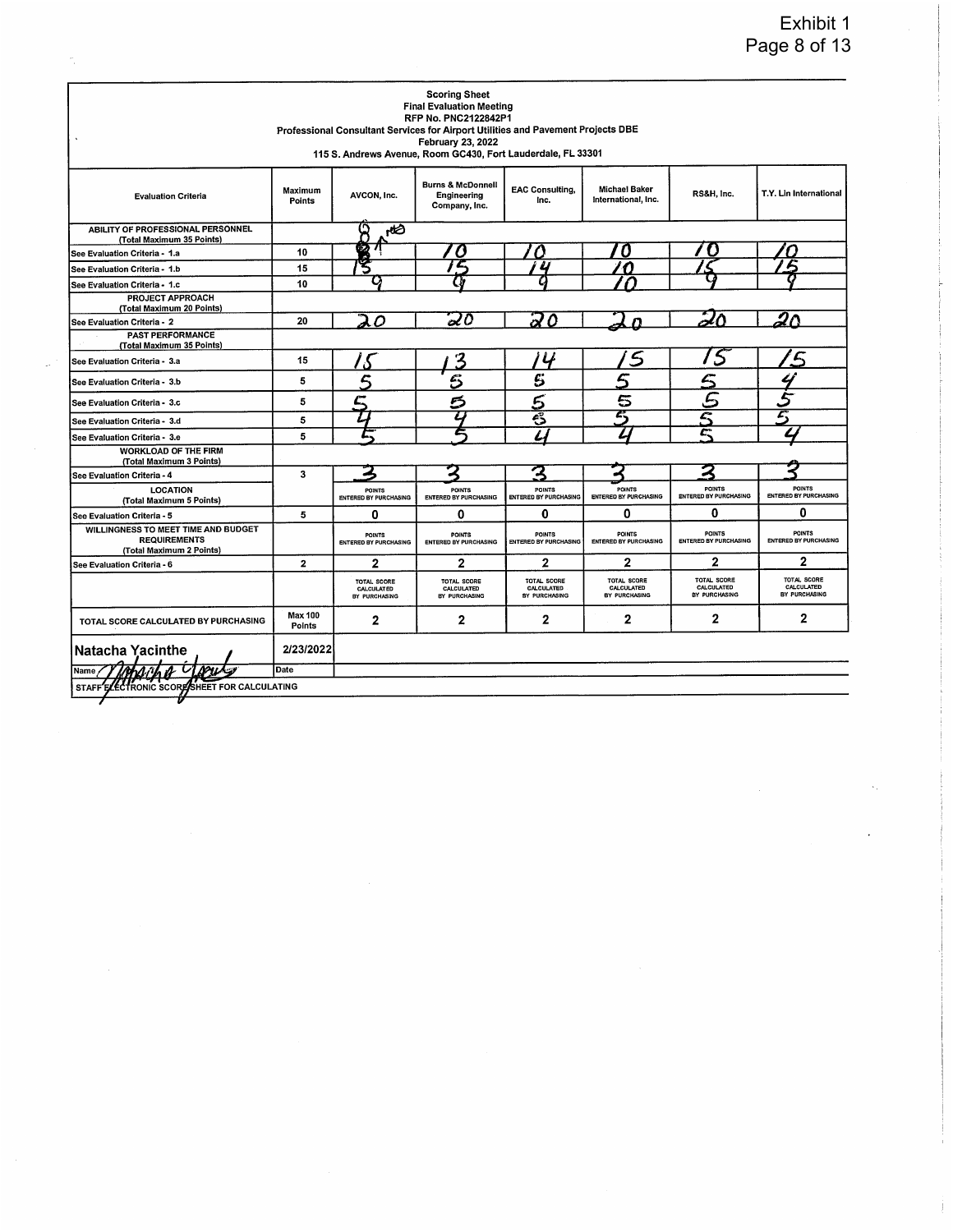# Exhibit 1 Page 9 of 13

|                                                                                  |             | <b>Scoring Sheet</b><br><b>Final Evaluation Meeting</b><br><b>RFP No. PNC2122842P1</b><br>Professional Consultant Services for Airport Utilities and Pavement Projects DBE<br><b>February 23, 2022</b><br>115 S. Andrews Avenue, Room GC430, Fort Lauderdale, FL 33301                                                                                                                                                                                                                                                                                                                                                                                                                                                                                                                                          |                                                 |
|----------------------------------------------------------------------------------|-------------|-----------------------------------------------------------------------------------------------------------------------------------------------------------------------------------------------------------------------------------------------------------------------------------------------------------------------------------------------------------------------------------------------------------------------------------------------------------------------------------------------------------------------------------------------------------------------------------------------------------------------------------------------------------------------------------------------------------------------------------------------------------------------------------------------------------------|-------------------------------------------------|
| <b>Firm Name</b>                                                                 |             |                                                                                                                                                                                                                                                                                                                                                                                                                                                                                                                                                                                                                                                                                                                                                                                                                 | <b>Rerank for</b><br>$2$ and $3$<br><b>ONLY</b> |
| AVCON, Inc.                                                                      |             | Area intentionally left blank                                                                                                                                                                                                                                                                                                                                                                                                                                                                                                                                                                                                                                                                                                                                                                                   |                                                 |
| <b>Burns &amp; McDonnell</b><br><b>Engineering Company,</b><br>Inc.              |             |                                                                                                                                                                                                                                                                                                                                                                                                                                                                                                                                                                                                                                                                                                                                                                                                                 |                                                 |
| Alejandro Cuevas<br>TIE BREAKER CRITERIA - Subsection 21.42.d.<br>of Ordinances. | <b>Date</b> | wr.<br>1. The vendor that is a locally based business; if the foregoing does not resolve the tie, the vendor that is a locally based subsidiary; if the<br>foregoing does not resolve the tie, the vendor that is a local business, as those terms are defined in Section 1-74 of the Broward County Code                                                                                                                                                                                                                                                                                                                                                                                                                                                                                                       |                                                 |
|                                                                                  |             | 2. If the foregoing does not resolve the tie, the vendor that provides domestic partner benefits, if required by the solicitation.<br>3. If the foregoing does not resolve the tie, the vendor that has, based on the most recent information available, received the lowest dollar<br>volume of payments from the County on contracts previously awarded to that vendor in the five (5) year period preceding the deadline for<br>responses to the solicitation. The dollar amount shall be calculated based upon the amount paid by the County to the vendor, minus the total<br>of the vendor's confirmed payments to County Business Enterprise (CBE) firms acting as subcontractors or subconsultants for the vendor on<br>County contracts with established goals, as such amount is determined by OESBD. |                                                 |
|                                                                                  |             | 4. If the foregoing does not resolve the tie, the Evaluation Committee shall reconsider the responses and rerank the tied vendors.<br>5. If the foregoing does not resolve the tie, the vendor receiving the most first place votes from the Evaluation Committee's reranking.                                                                                                                                                                                                                                                                                                                                                                                                                                                                                                                                  |                                                 |
|                                                                                  |             |                                                                                                                                                                                                                                                                                                                                                                                                                                                                                                                                                                                                                                                                                                                                                                                                                 |                                                 |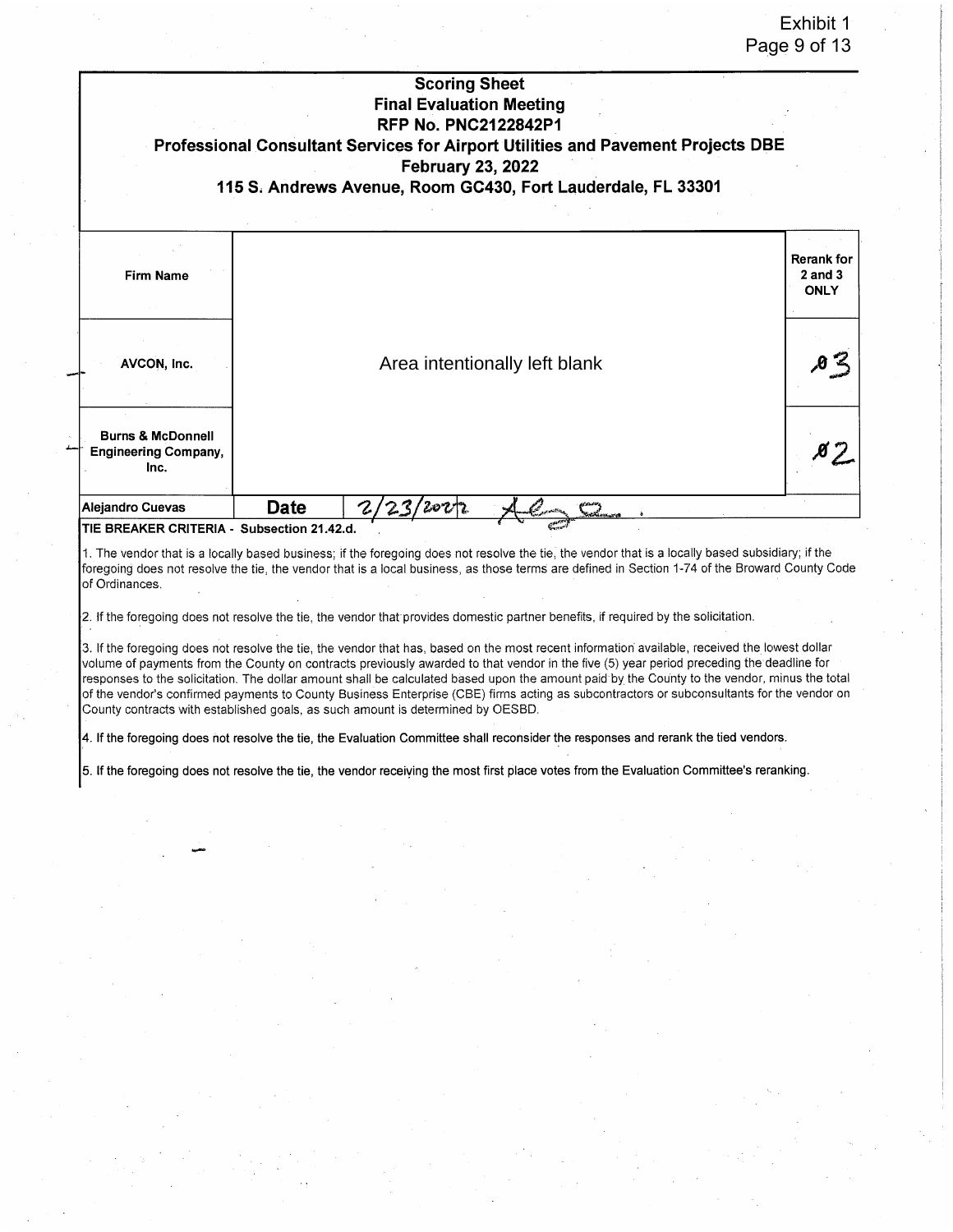### Exhibit 1 Page 10 of 13

|                                                                     | <b>Scoring Sheet</b><br><b>Final Evaluation Meeting</b><br><b>RFP No. PNC2122842P1</b><br>Professional Consultant Services for Airport Utilities and Pavement Projects DBE<br><b>February 23, 2022</b><br>115 S. Andrews Avenue, Room GC430, Fort Lauderdale, FL 33301 |                                                 |
|---------------------------------------------------------------------|------------------------------------------------------------------------------------------------------------------------------------------------------------------------------------------------------------------------------------------------------------------------|-------------------------------------------------|
| <b>Firm Name</b>                                                    |                                                                                                                                                                                                                                                                        | <b>Rerank for</b><br>$2$ and $3$<br><b>ONLY</b> |
| AVCON, Inc.                                                         | Area intentionally left blank                                                                                                                                                                                                                                          |                                                 |
| <b>Burns &amp; McDonnell</b><br><b>Engineering Company,</b><br>Inc. |                                                                                                                                                                                                                                                                        |                                                 |
| Amanda Simmens<br>TIE BREAKER CRITERIA - Subsection 21.42.d.        | <b>Date</b><br>اڪت<br>22<br>131                                                                                                                                                                                                                                        |                                                 |

1. The vendor that is a locally based business; if the foregoing does not resolve the tie, the vendor that is a locally based subsidiary; if the foregoing does not resolve the tie, the vendor that is a local business, as those terms are defined in Section 1-74 of the Broward County Code of Ordinances.

2. If the foregoing does not resolve the tie, the vendor that provides domestic partner benefits, if required by the solicitation.

3. If the foregoing does not resolve the tie, the vendor that has, based on the most recent information available, received the lowest dollar volume of payments from the County on contracts previously awarded to that vendor in the five (5) year period preceding the deadline for responses to the solicitation. The dollar amount shall be calculated based upon the amount paid by the County to the vendor, minus the total of the vendor's confirmed payments to County Business Enterprise (CBE) firms acting as subcontractors or subconsultants for the vendor on County contracts with established goals, as such amount is determined by OESBD.

4. If the foregoing does not resolve the tie, the Evaluation Committee shall reconsider the responses and rerank the tied vendors.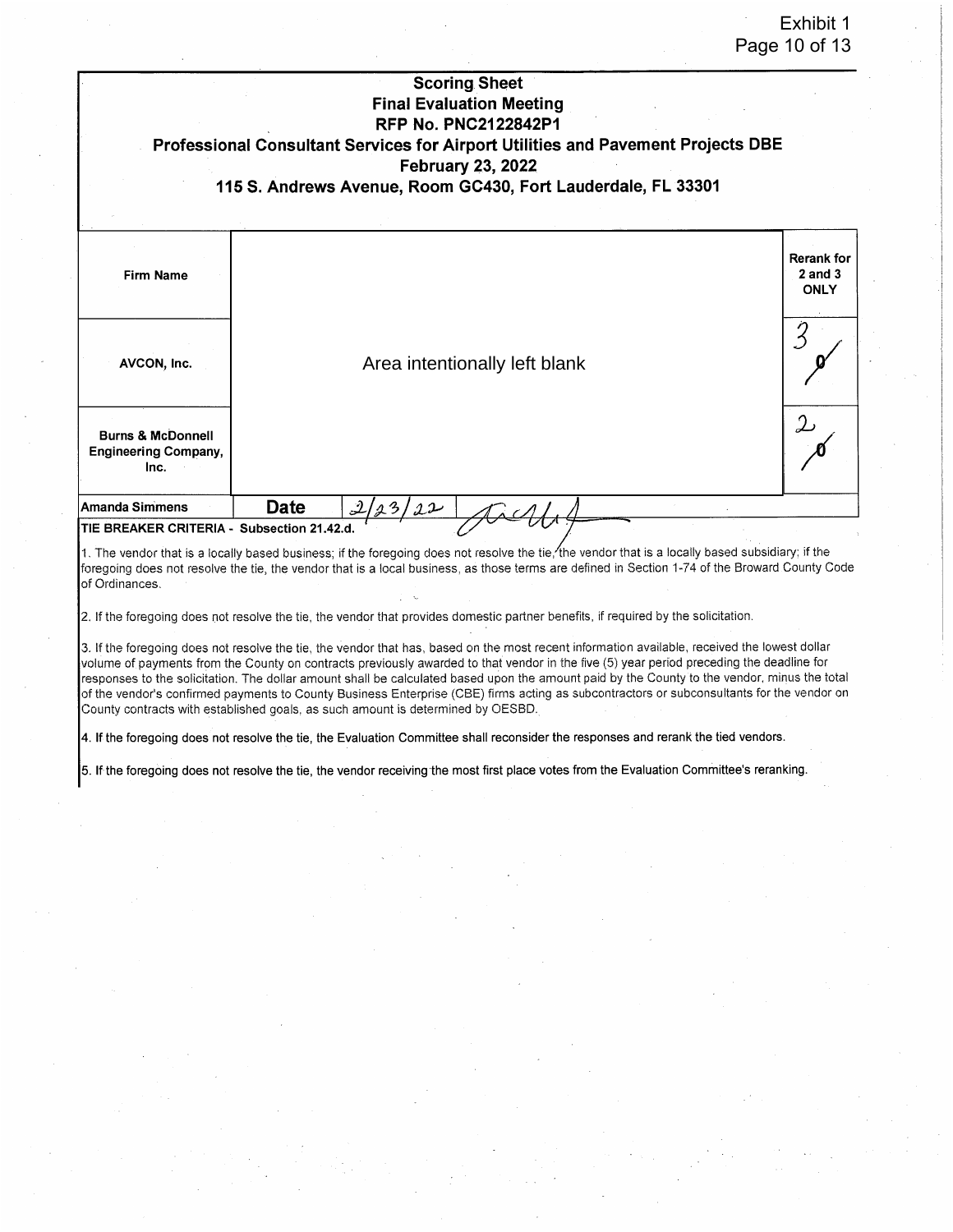#### Exhibit 1 Page 11 of 13

| <b>Scoring Sheet</b><br><b>Final Evaluation Meeting</b><br><b>RFP No. PNC2122842P1</b><br>Professional Consultant Services for Airport Utilities and Pavement Projects DBE<br><b>February 23, 2022</b><br>115 S. Andrews Avenue, Room GC430, Fort Lauderdale, FL 33301                                                                                                                                                                                                                                                                                                                                                                                                                                                                                                                                                                                                                                                                                                                                                                                                                            |             |                               |  |  |  |  |                                                 |  |
|---------------------------------------------------------------------------------------------------------------------------------------------------------------------------------------------------------------------------------------------------------------------------------------------------------------------------------------------------------------------------------------------------------------------------------------------------------------------------------------------------------------------------------------------------------------------------------------------------------------------------------------------------------------------------------------------------------------------------------------------------------------------------------------------------------------------------------------------------------------------------------------------------------------------------------------------------------------------------------------------------------------------------------------------------------------------------------------------------|-------------|-------------------------------|--|--|--|--|-------------------------------------------------|--|
| <b>Firm Name</b>                                                                                                                                                                                                                                                                                                                                                                                                                                                                                                                                                                                                                                                                                                                                                                                                                                                                                                                                                                                                                                                                                  |             |                               |  |  |  |  | <b>Rerank for</b><br>$2$ and $3$<br><b>ONLY</b> |  |
| AVCON, Inc.                                                                                                                                                                                                                                                                                                                                                                                                                                                                                                                                                                                                                                                                                                                                                                                                                                                                                                                                                                                                                                                                                       |             | Area intentionally left blank |  |  |  |  |                                                 |  |
| <b>Burns &amp; McDonnell</b><br><b>Engineering Company,</b><br>Inc.                                                                                                                                                                                                                                                                                                                                                                                                                                                                                                                                                                                                                                                                                                                                                                                                                                                                                                                                                                                                                               |             |                               |  |  |  |  |                                                 |  |
| <b>Natacha Yacinthe</b>                                                                                                                                                                                                                                                                                                                                                                                                                                                                                                                                                                                                                                                                                                                                                                                                                                                                                                                                                                                                                                                                           | <b>Date</b> |                               |  |  |  |  |                                                 |  |
| 2. If the foregoing does not resolve the tie, the vendor that provides domestic partner benefits, if required by the solicitation.<br>3. If the foregoing does not resolve the tie, the vendor that has, based on the most recent information available, received the lowest dollar<br>volume of payments from the County on contracts previously awarded to that vendor in the five (5) year period preceding the deadline for<br>responses to the solicitation. The dollar amount shall be calculated based upon the amount paid by the County to the vendor, minus the total<br>of the vendor's confirmed payments to County Business Enterprise (CBE) firms acting as subcontractors or subconsultants for the vendor on<br>County contracts with established goals, as such amount is determined by OESBD.<br>4. If the foregoing does not resolve the tie, the Evaluation Committee shall reconsider the responses and rerank the tied vendors.<br>5. If the foregoing does not resolve the tie, the vendor receiving the most first place votes from the Evaluation Committee's reranking. |             |                               |  |  |  |  |                                                 |  |
|                                                                                                                                                                                                                                                                                                                                                                                                                                                                                                                                                                                                                                                                                                                                                                                                                                                                                                                                                                                                                                                                                                   |             |                               |  |  |  |  |                                                 |  |
|                                                                                                                                                                                                                                                                                                                                                                                                                                                                                                                                                                                                                                                                                                                                                                                                                                                                                                                                                                                                                                                                                                   |             |                               |  |  |  |  |                                                 |  |
|                                                                                                                                                                                                                                                                                                                                                                                                                                                                                                                                                                                                                                                                                                                                                                                                                                                                                                                                                                                                                                                                                                   |             |                               |  |  |  |  |                                                 |  |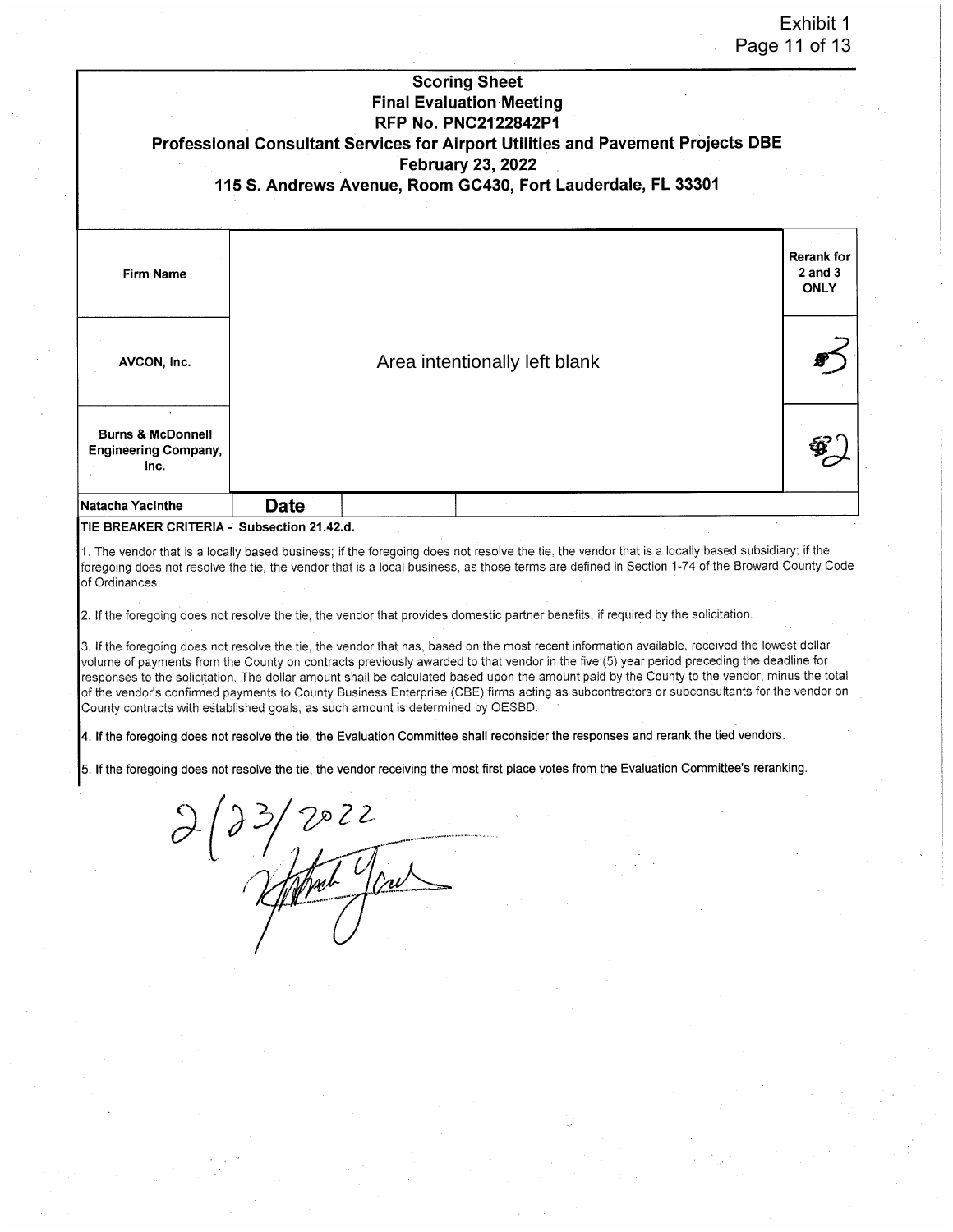# Exhibit 1 Page 12 of 13

|                                                                     | <b>Scoring Sheet</b><br><b>Final Evaluation Meeting</b><br><b>RFP No. PNC2122842P1</b><br>Professional Consultant Services for Airport Utilities and Pavement Projects DBE<br><b>February 23, 2022</b><br>115 S. Andrews Avenue, Room GC430, Fort Lauderdale, FL 33301 |                                                 |
|---------------------------------------------------------------------|------------------------------------------------------------------------------------------------------------------------------------------------------------------------------------------------------------------------------------------------------------------------|-------------------------------------------------|
| <b>Firm Name</b>                                                    |                                                                                                                                                                                                                                                                        | <b>Rerank for</b><br>$2$ and $3$<br><b>ONLY</b> |
| AVCON, Inc.                                                         | Area intentionally left blank                                                                                                                                                                                                                                          |                                                 |
| <b>Burns &amp; McDonnell</b><br><b>Engineering Company,</b><br>Inc. |                                                                                                                                                                                                                                                                        |                                                 |
| <b>Carlos Hernandez</b><br>TIE DOEAKED ADITEDIA                     | wz i<br><b>Date</b><br>02<br><b>Culturalized OA AO A</b>                                                                                                                                                                                                               |                                                 |

TIE BREAKER CRITERIA - Subsection 21.42.d.

1. The vendor that is a locally based business; if the foregoing does not resolve the tie, the vendor that is a locally based subsidiary; if the foregoing does not resolve the tie, the vendor that is a local business, as those terms are defined in Section 1-74 of the Broward County Code of Ordinances.

2. If the foregoing does not resolve the tie, the vendor that provides domestic partner benefits, if required by the solicitation.

3. If the foregoing does not resolve the tie, the vendor that has, based on the most recent information available, received the lowest dollar volume of payments from the County on contracts previously awarded to that vendor in the five (5) year period preceding the deadline for responses to the solicitation. The dollar amount shall be calculated based upon the amount paid by the County to the vendor, minus the total of the vendor's confirmed payments to County Business Enterprise (CBE) firms acting as subcontractors or subconsultants for the vendor on County contracts with established goals, as such amount is determined by OESBD.

4. If the foregoing does not resolve the tie, the Evaluation Committee shall reconsider the responses and rerank the tied vendors.